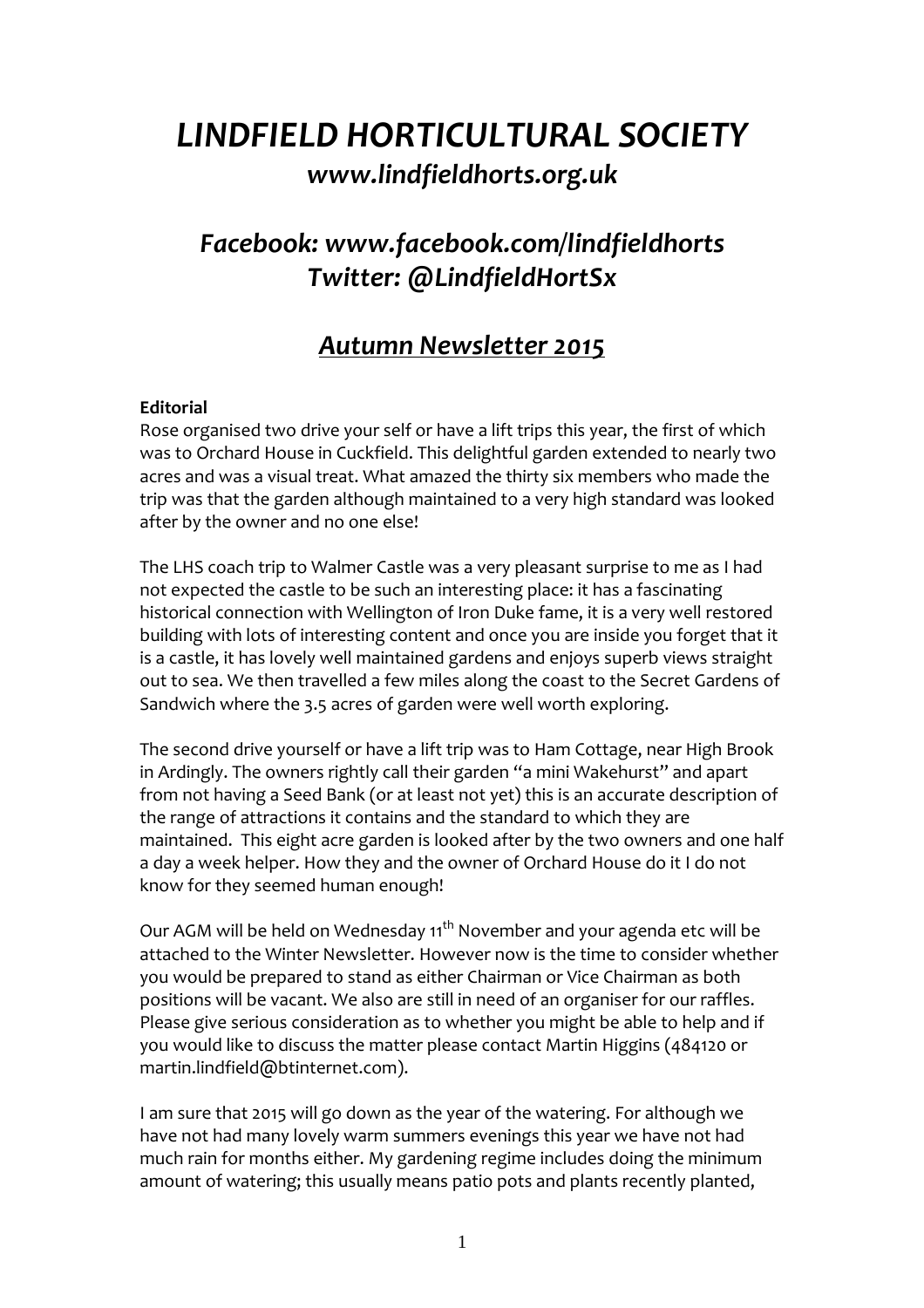although most of the latter I feel should normally survive with just a good soaking after they have been put in. The only exception to this is trees, in their case they get a periodic soaking during their first season in the garden. But this year so many of my favourites have been looking at me and imploring a visit from the watering can that I have had to succumb.

#### **2015 Summer Show**

The 200 visitors to our Summer Show found a King Edward Hall full of wonderful flowers, vegetables and soft fruit. They were amazed at the height of Neal McNamara's deep blue delphinium spikes, and the size of the pitchers on George Adams's Pitcher Plant. But to prove that size is not everything there were eleven teacups with delightful arrangements of garden flowers in them, with the visitors being invited to vote for their favourite one, which was not an easy decision to make. In the end Jane Harding's entry gained the most votes. Heather Martin's large architectural looking allium head could not be missed and duly impressed the judge.

In the Flower Arranging classes there were some stunning entries, which truly were like works of art. Claire Wilson's interpretation of "Wimbledon" was much admired and unsurprisingly gained her a first prize; although it needed much self control not to sample some of her "Wimbledon" strawberries. On a completely different scale Jeff Essen triumphed with his "Flowers in a Flowerpot", a petite exhibit which combined wit and artistry. Combining flowers, fruit and vegetables were the garden trugs filled with all three, which not only were a visual delight, but also stimulated your appetite. The entries in this class from Andrew Harding and Andrea Fall were superb.

Ian Cooper's twelve pea pods accomplished the difficult feat of being truly identical, and Tim Richardson showed some superb potatoes. Joyce Gladwell had a monster cabbage, which unusually managed to combined size with edibility. Alison and Michael Elliott gained a first with two fine aubergines, as did Andrea Fall for her well named small tomatoes – "Jelly Bean Hybrid". Helen Dunlop won that visitors favourite, "The most misshapen or humorous vegetable", with an entry which looked like a mouse on steroids!

In the junior classes' two new entrants, Sarah and Ruth Bewick, both won awards (see below) which was particularly pleasing. The "best handicraft award" went to Jacqui Essen's lovely pin cushion.

One of the cookery classes was to decorate a cake to celebrate the 70<sup>th</sup> anniversary of the LHS. Gill Jones and Glenise Buck each entered such magnificent cakes that the judge could not decide between them, so rightly jointly awarded them the first prize as well the best entry in the cookery classes. Margaret Carter showed some fine Gooseberry Jam, and Debbie Anscombe some perfect Scotch Eggs. Then there were Lorelei Hilson's dish of chocolate truffles which looked as if they would melt in your mouth, but regrettably I was not invited to try.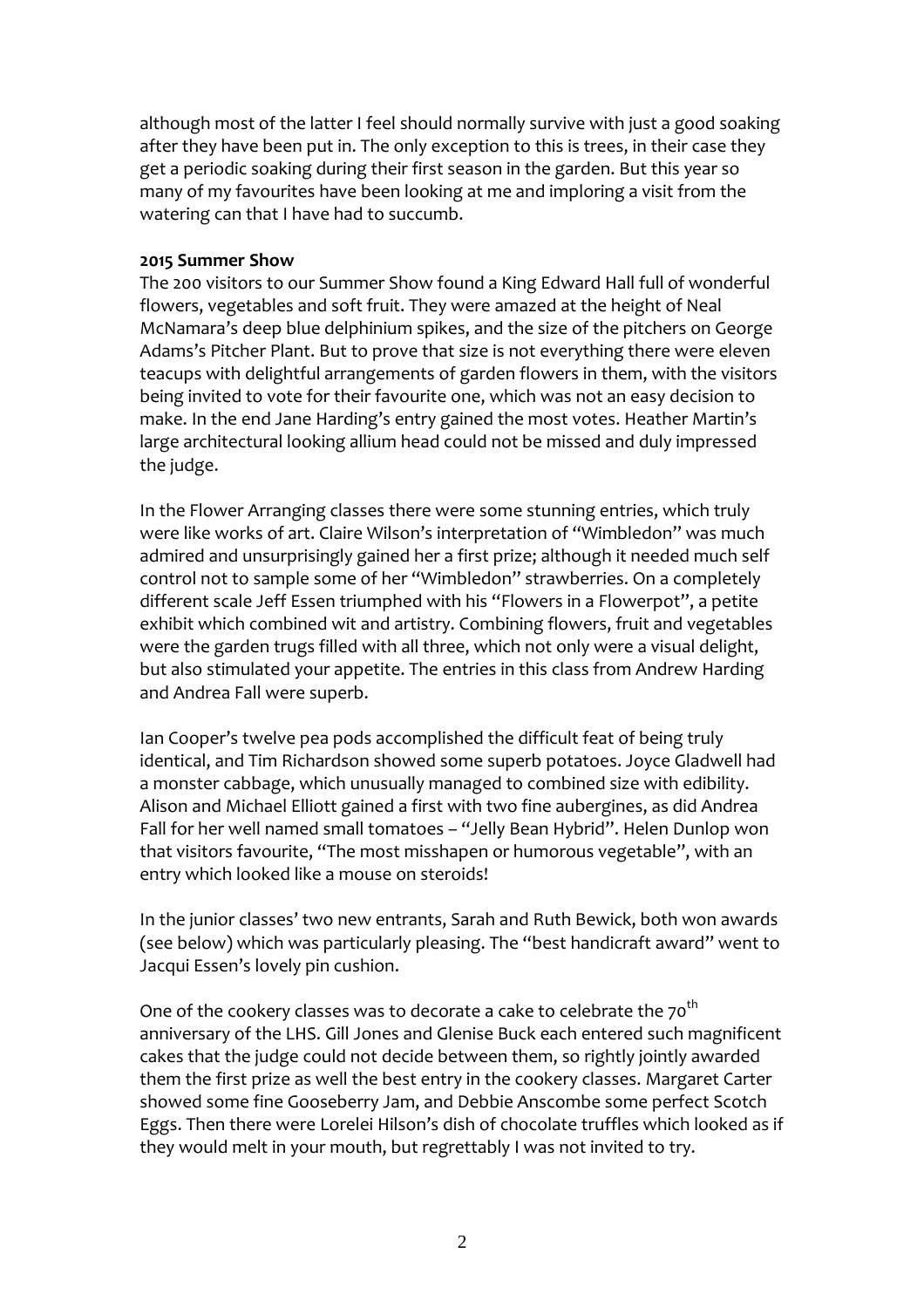If you have never been to one of our shows try to get to the Autumn Show on Saturday  $12^{th}$  September 2pm to 4.45pm in the King Edward Hall.

#### *Results*

| The Lemmey Cup<br>The Savill Cup           | Alison & Michael Elliott<br>lan Cooper |
|--------------------------------------------|----------------------------------------|
| The Don Booker Fuchsia Cup                 | Michael Figg                           |
| The Gilbert Cup                            | Rolf Lloyd-Williams                    |
| The Thornbery Trophy                       | Doreen Orton                           |
| RHS's Banksian Medal                       | Andrew Harding                         |
| The Filmer Cup                             | Jacqui Essen                           |
| The Fruit Cup                              | lan Cooper                             |
| Blue Riband of the British Fuchsia Society | Michael Figg                           |
| The Keiron James Toys Shield               | Sarah Bewick                           |
| The Junior Shield                          | Liam Jolly                             |
| The LHS Junior Cup                         | <b>Ruth Figg</b>                       |
| Flower Arrangement in a Tea Cup            | Jane Harding                           |

| <b>Best in Show</b> |                           |
|---------------------|---------------------------|
| Vegetable           | Andrea Fall               |
| Pot Plant           | Michael Figg              |
| Cookery             | Gill Jones & Glenise Buck |
| Handicraft          | Jacqui Essen              |
| Fruit               | lan Cooper                |

# **Thursday 3rd September – Kew Gardens, Richmond**

There are a few tickets still available for this trip which is open to both members and their friends. If you would like to go please contact Rose Mortenson at: rose.mortenson@gmail.com or 483229

The cost will be:

Friends of Kew member - £12.50 Wakehurst Season Ticket holders - £12.50 (if you have not already used your one free entry entitlement) Over 60's concession - £24.50 Under 60's standard entry - £25.25 Optional Hop on / Hop off Bus - £3.50

#### **Christmas Social Tickets**.

Tickets for the Christmas Social on Friday  $4<sup>th</sup>$  December will be on sale at the October Coffee Morning and the October and November Evening Talks. The ticket numbers will be limited to 114 and will be sold on a first come first served basis to members only. The ticket price remains as it was last year at £10. The entertainment this year will be provided by the very talented Tania Robb, who is returning by very popular demand, she will be singing songs that we all know and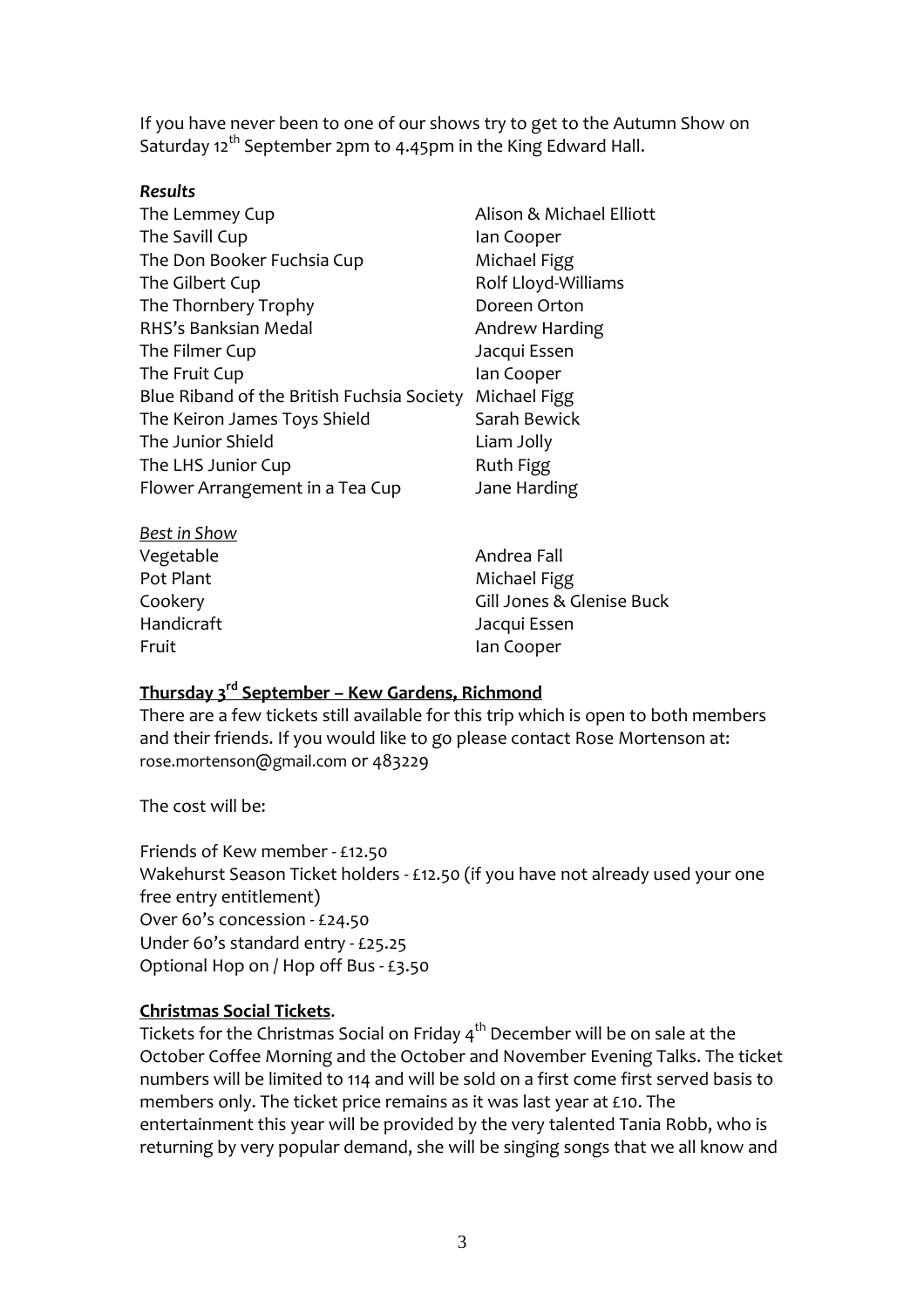love. Come along and enjoy yourselves, the format of the evening as always remains the same; wine, food, song and very good company. *Alison Elliott* 

### **Membership Renewal**

Membership fees for the New Year are due on the 1<sup>st</sup> October and remain unchanged at £5 per individual member and at £8 for a couple living at the same address. Renewals for the New Year can be made at the Autumn Show on the 12<sup>th</sup> September and at any of our events after that date. Renewals can also be made by post to our Membership Secretary, Mrs Joyce Gladwell at 7 Brookway, Lindfield RH16 2BW but please remember to add an additional 75p for postage and packing.

*Committee* 

### **Sundries Centre**

The final three opportunities to obtain your end of season horticultural items from the Sundries Centre are nearly here, the last opening dates in 2015 are:

*September*  Saturday 26<sup>th</sup>

*October*  Sunday 11<sup>th</sup> Saturday 31st

# **Newsletter by email**

All members who are on email are offered the opportunity to have their newsletter on the day it is published. Just go to our website (www.lindfieldhorts.org.uk) and click on 'email us' on the shed door and ask for your newsletter by email. *Committee*

#### **Suttons and Dobies Catalogues**

The Suttons and Dobies Catalogues for the 2015/6 season **may** be available at our October meetings hopefully. Members of the Society ordering their seeds and plants through this scheme will receive a 25% discount on seeds and a 10% discount on other items. It does not matter how much you order £5 or £50 it all adds to the total on which the Society itself gets a commission (dependent on the total amount of seeds ordered). So if you purchase Sutton's or Dobies seeds please do it with the Society. If you would like to reserve a catalogue please ring 483039 leaving your name and address and which catalogue you would like. *Michael Elliott* 

# **LHS a 'Potted' History**

According to Helena Hall's 'Lindfield Past and Present', Lindfield Horticultural Society started in 1955. However, within the LHS archives dating back to 1945 there are the minutes for what then was The Village Produce Association (VPA).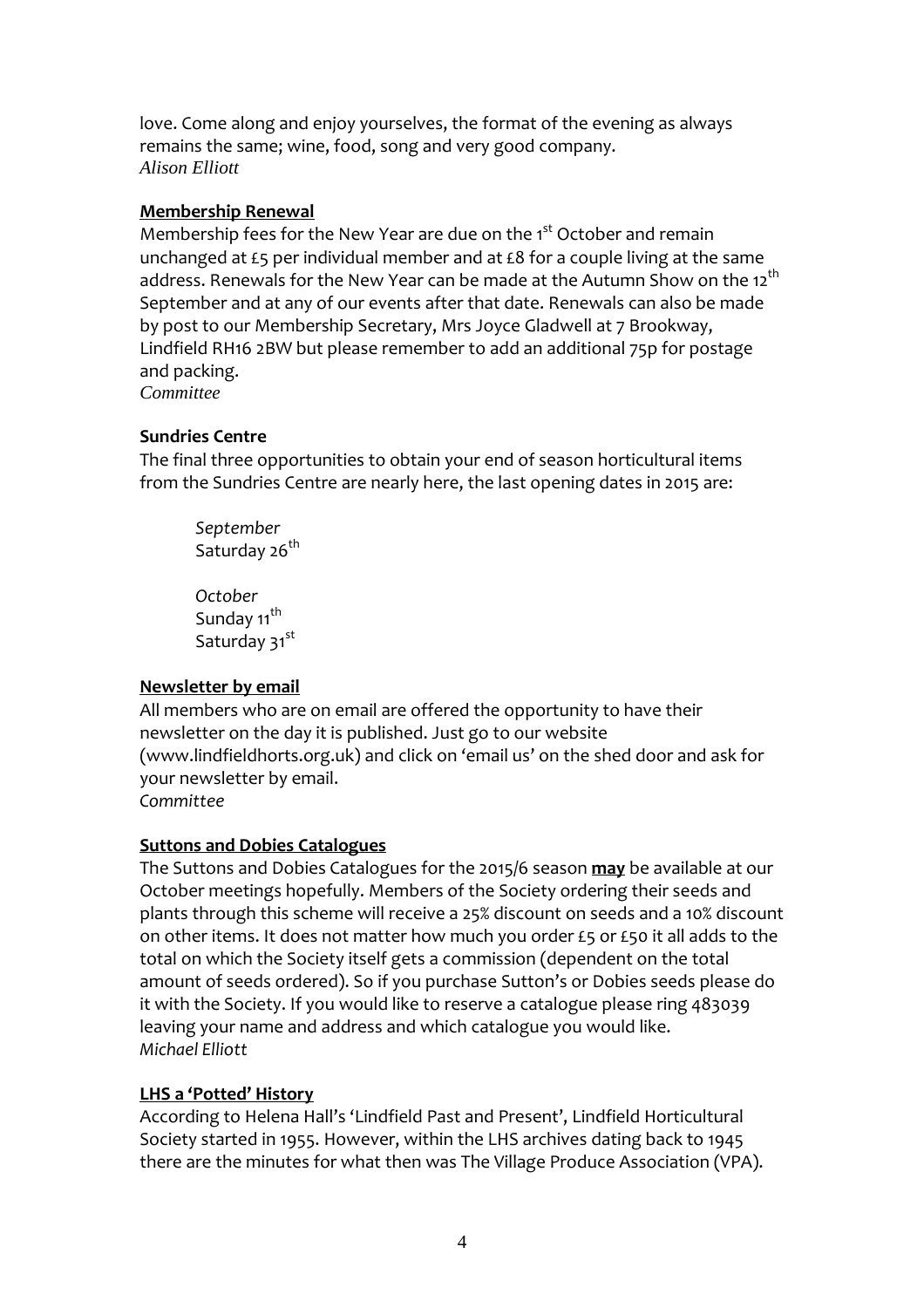VPA's were introduced during the Second World War to boost food production as part of the 'Dig for Victory' campaign. Associations were set up country wide and were co-operatives for gardening and livestock keeping, enabling members to take advantage of bulk buying through their local association.

 After an initial meeting called by Mrs. E.C.E Blake-Mason (County Organiser to the Ministry of Agriculture) to decide on the formation of a VPA and the composition of its committee, a date of 19<sup>th</sup> February 1945 was set for the inaugural meeting to be held at the Vicarage. In attendance were Rev. Buckingham (Chairman), S.H Edmonds (Treasurer), A.J Shepherd (Secretary), together with members of the committee: Messrs T.Elder, Miss. Abbay, A.W Heaseman, E.Pucknell, and T.V Palmer. Mr. K.F.R Barrow was co-opted as assistant secretary.

The founding committee had much to decide on and organise – the Association's Rules, the subscription fee, the bulk ordering of lime, hop manure, fertiliser, seed potatoes, etc. along with a programme of visits to gardens, talks, lectures and film/lantern shows. A suitable venue to hold talks and film shows was a matter for some thought as the Congregational Rooms were lit by gas and The Tiger was not available due to military requirements. The King Edward Hall Library became the venue of choice, it having electric lighting, and so rationing permitting, refreshments of tea and buns were to be offered at the first talk.

Membership subscription was priced at 2/6d per annum (30p) and to help fund the cost of sundry expenses the committee agreed that a draw be introduced at talks, with members donating prizes. The prizes donated were certainly a reflection of the times, ranging from the desirable to the (one assumes) difficult to acquire, for example: bottle of whiskey & basket of fruit (Mr Mighall), 1lb of tea (Mrs Huddart) a box of peaches (Mrs Box); to the practical: logs, brass syringe (Mr Shepherd), razor & handbag (Mrs H S Charman), eggs, cigarettes and , my own personnel favourite - for the 1945 Christmas Party raffle, from Mr T Elder (Head Gardener, Old Place) - the offer of two rabbits!

Of course, no Village Produce Association would be complete without a Village Produce Show and a date for July 1946 was very soon set for Lindfield's first. Much planning went into the show which, reading through the minutes, was more akin to a small fete. A celebrity guest was invited to open the show and to help advertise the show notices were placed in The Mid Sussex Times. Mr S H Edmonds offered to display The Challenge Cup in his newsagent shop window (where Tufnells Home Shop now trades). However, Mr Huddart would only agree to this on the proviso that the cup be insured and removed from the window at night! Mr A T Shepherd donated a prize of a spade for the largest marrow, side shows were arranged for the less ardent enthusiast and to ensure all those working late could attend, the show remained open to the public after 7pm. *Debbie Anscombe*